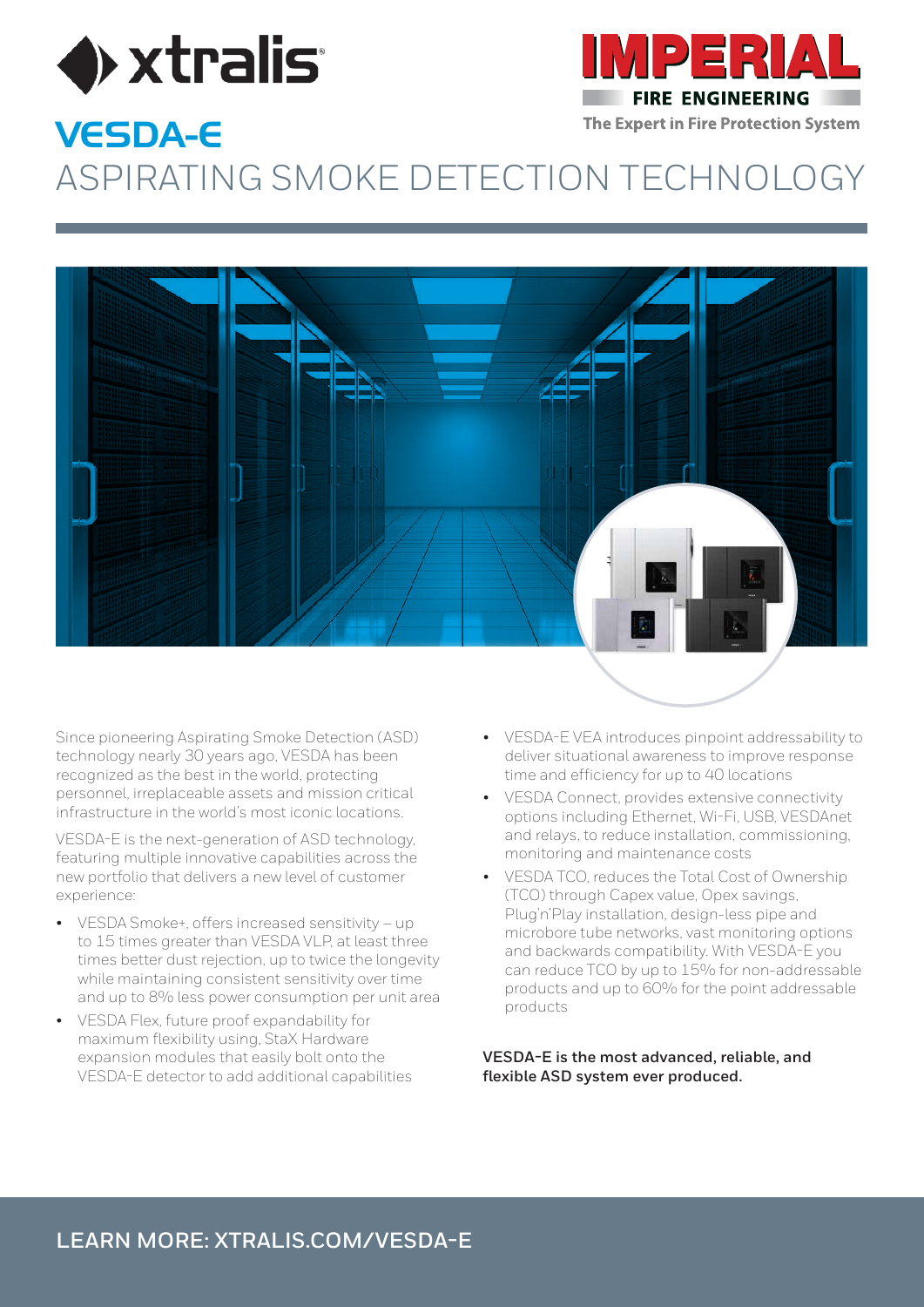

## HOW VESDA-E VEU/VEP WORKS

Air is continually drawn from the protected area through the air sampling pipe network and into the detector by a high efficiency aspirator. The air sampling pipe network can contain up to four pipes.

The air from each sampling pipe passes through a flow sensor and then a sample of the air is drawn into the Flair detection chamber via the sampling module, after first passing through the filter.

An additional filter provides clean air to protect the optical surfaces inside the detection chamber from contamination.

The Flair™ detection chamber uses CMOS imaging, multi-directional light scattering and sophisticated algorithms for smoke detection and particle type characterization. If the detected smoke is higher than the set alarm thresholds it is reported as an Alert, Action, Fire1 or Fire2 alarm condition. Air is exhausted from the detector and may be vented back into the protected zone. Alarms can be signaled via Relays and VESDAnet. Ethernet and Wi-Fi can be used for configuration and secondary monitoring, and a USB interface is provided for initial setup. A series of LEDs display Alarm, Trouble, Disable and detector power on status. A button allows the user to Reset or Disable the detector. In addition, an optional 3.5" LCD display shows the detector status, including smoke level and a smoke level bar graph, alarm thresholds, trouble status, % airflow level, normalization status and filter life used.



 $\triangleright$  xtralis:



## HOW VESDA-E VES WORKS

VES offers Sector (Pipe) Addressability coupled with the latest FLAIR detection technology that delivers consistent performance over time and absolute calibration.

The VES detector draws air from all sectors in use and if the smoke level reaches the Adaptive Scan Threshold, it initiates a Fast Scan of each sector to identify which sector is carrying smoke.

The first sector to reach the Alert Level is designated as the First Alarm Sector (FAS) and this sector is signaled to the User (and can be connected to FACP as pre-alarm). If two or more sectors reach the Alert level then, the sector with the highest smoke concentration is designated as the First Alarm Sector (FAS). Once FAS is identified, the VES continues to monitor all sectors to track fire growth and ultimately report Sector Fire Alarm to the panel

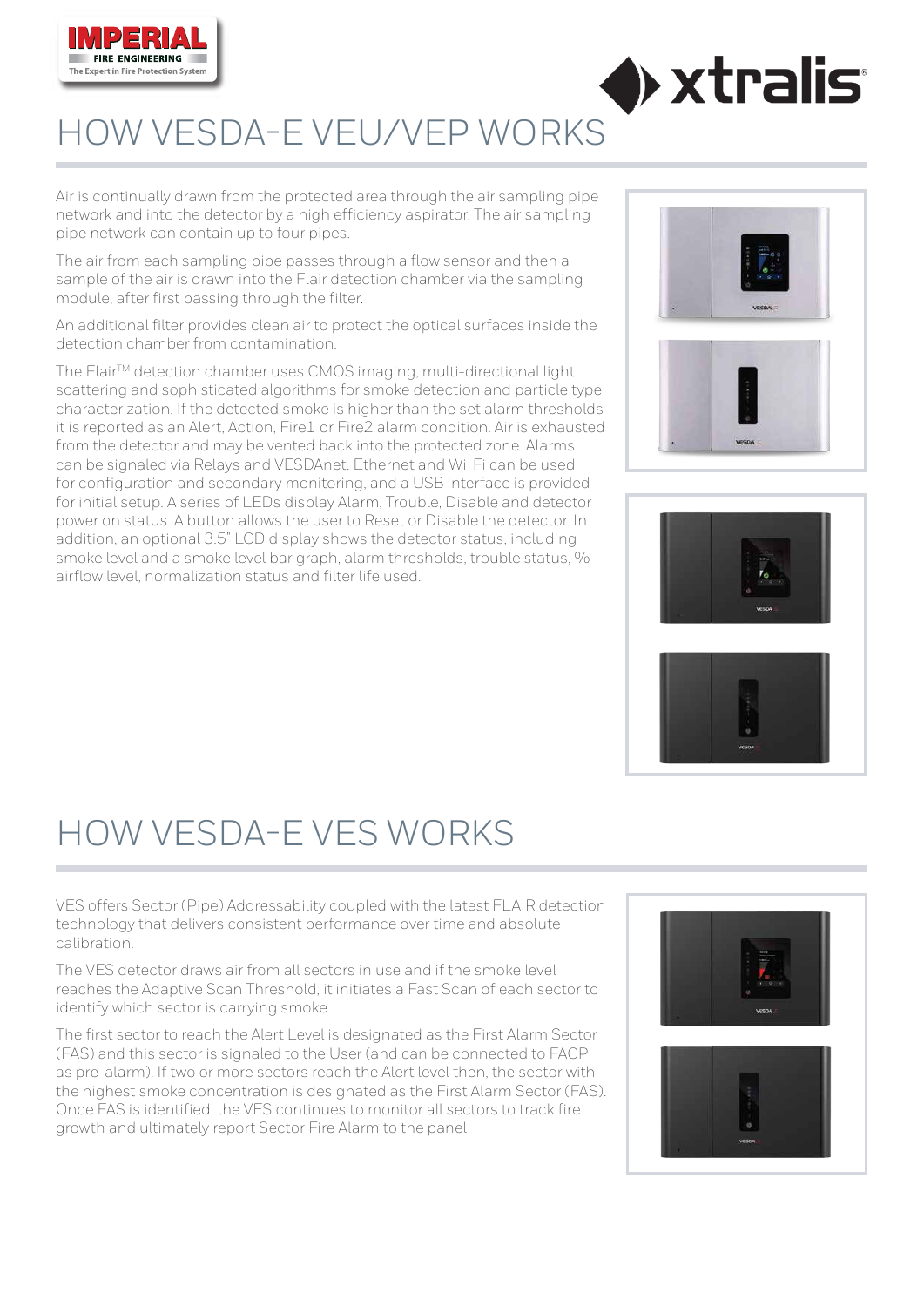

## $\blacklozenge$  xtralis THE SIX REASONS FOR VESDA-E

| <b>VESDA</b><br>Smoke+                            | VESDA Smoke+ capitalizes on the patented Flair<br>Detection Technology centered in the VESDA-E<br>detection chamber used in VEU and VEP. The Flair<br>Detection Technology offers increased sensitivity<br>- up to 15 times greater than VESDA VLP, at least<br>three times better dust rejection, up to twice the<br>longevity while maintaining consistent sensitivity<br>over time.                                                                                                                                  |                                        |
|---------------------------------------------------|-------------------------------------------------------------------------------------------------------------------------------------------------------------------------------------------------------------------------------------------------------------------------------------------------------------------------------------------------------------------------------------------------------------------------------------------------------------------------------------------------------------------------|----------------------------------------|
| <b>VESDA Flex</b>                                 | VESDA Flex provides future-proof expandability for<br>maximum flexibility using:<br>• StaX Hardware expansion modules integrate with<br>the VESDA-E VEU and VEP detectors provide<br>additional capabilities including integrated<br>Power Supply, and Auto Pipe Clean                                                                                                                                                                                                                                                  | Power Supply<br><b>Auto Pipe Clean</b> |
| <b>VESDA Sector</b><br><b>Addressability</b>      | • Enables a single fire zone to be divided into four<br>separate sectors (areas)<br>• Allows users to locate the source of smoke more<br>quickly (smaller search area)<br>• Provides real time detection by Sector to monitor<br>fire growth<br>· Provides four individually configurable alarm<br>levels (Alert, Action, Fire 1 and Fire 2) for each<br>sector allowing flexible application in different<br>environments<br>• More cost effective than "4 detector" approach<br>for both installation and maintenance |                                        |
| <b>VESDA</b><br>Pinpoint<br><b>Addressability</b> | VESDA-E VEA pinpoint addressability provides<br>situational awareness to improve response time,<br>efficiency and effectiveness for up to 40 locations.<br>VESDA-E VEA provides reliable early warning<br>with minimum nuisance alarms, centralized<br>maintenance with built-in blow back capability,<br>and full system integrity check. Refer to the Xtralis<br>website for full VESDA-E VEA details.                                                                                                                |                                        |
| <b>VESDA</b><br><b>Connect</b>                    | VESDA Connect provides flexible networking and<br>programming capabilities that reduce installation,<br>commissioning, monitoring and maintenance costs<br>through extensive connectivity options and remote<br>diagnostics tools including Ethernet, Wi-Fi, USB,<br>VESDAnet and Relays.                                                                                                                                                                                                                               | VESDA                                  |
| <b>VESDATCO</b>                                   | VESDA-E improves CapEx value through higher<br>sensitivity and longer pipe runs resulting in greater<br>coverage area for VEU, VEP and VES detectors<br>and through flexible microbore tube network for<br>VEA. It also reduces OpEx costs due to accessible<br>and centralized maintenance, field replaceable<br>components and full system integrity monitoring<br>for VEA.                                                                                                                                           | COS<br>VALUE                           |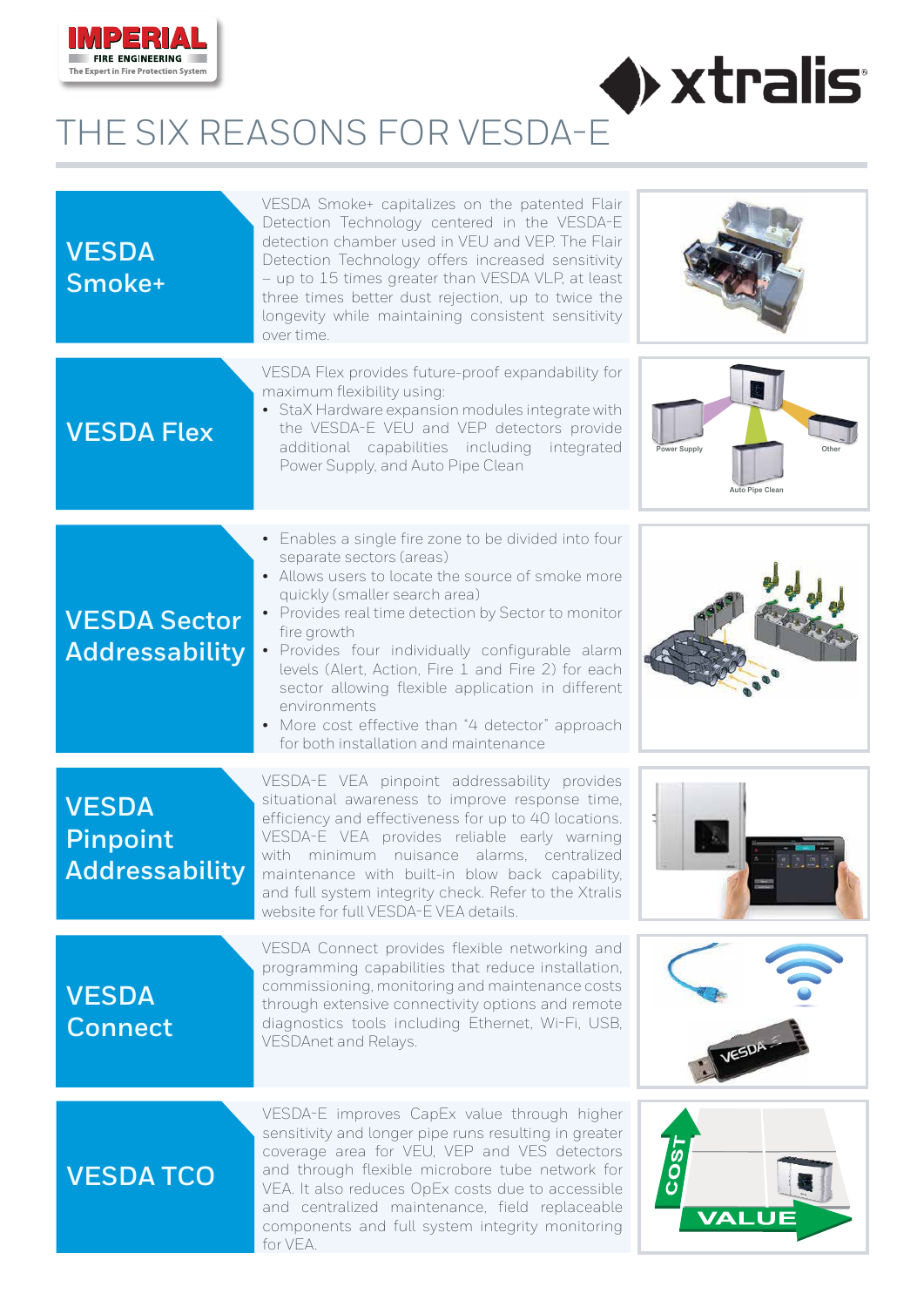

## $\blacktriangleright$  xtralis: VESDA-E DETECTOR PRODUCT RANGE

### **VESDA-E VEU**

The VESDA-E VEU is the premium detector in the VESDA-E Range. It provides Ultra-wide alarm sensitivity range from 0.001% - 20.0% obs/m (0.0003 to 6.25% obs/ft) and up to 80 Class A holes; extending detector coverage by at least 40% in high airflow environments. VEU also provides 400 m (1,312 ft) and 800 m (2,625 ft) of linear and branched pipe networks respectively, increasing coverage by up to 80% in high ceiling applications while allowing for convenient detector mounting for ease of access and maintenance. VEU has area coverage of up to 6,500 m<sup>2</sup> (69,965 sq. ft)\*. VEU standard features include StaX support together with Ethernet, Wi-Fi, USB and VESDAnet capabilities.



### **VESDA-E VEA**

VESDA-E VEA is the first pinpoint addressable aspirating smoke detector (ASD) for standard addressable detection applications that has a unique centralized test and maintenance function. VEA supports up to 40 sampling point and with end to end tube integrity monitoring ongoing test and maintenance procedures can be conducted at the detector to reduce maintenance time up to 90% while lowering TCO by up to 60%. Centralized test and maintenance is ideal in environments where access to the protected area for ongoing maintenance is restricted or difficult.



### **VESDA-E VEP**

The VESDA-E VEP series of aspirating smoke detectors extend the reach of the VESDA-E platform to a wide range of applications. VEP sensitivity range is from 0.005-20%/m (0.0016-6.25%/ft) and provides up to 40 Class A holes. VEP is equipped with a powerful aspirator that provides a total of 130 m (427 ft) in the one pipe model and 560 m (1,837 ft) in the four pipe model. VEP also provides StaX support together with Ethernet, USB and VESDAnet capabilities.

### **VESDA-E VES**

The VESDA-E VES is similar to the flagship VESDA-E VEP aspirating smoke detector but also includes a valve mechanism in the inlet manifold and software to control the airflow from the four Sectors (pipes).

This configuration enables a single zone to be divided into four separate sectors, for example, distinguishing between separate aisles within a data room. The VES enables the user to locate the source of smoke by identifying the first sector to reach the Alert level. The detector then continues to sample from all sectors to monitor fire growth and will report separate alarm levels for each sector. The VES provides four individually configurable alarm levels (Alert, Action, Fire 1 and Fire 2) for each sector allowing optimum protection in a wide range of applications.

Built on the Flair detection technology and years of application experience, VES detectors achieve consistent performance over their lifetime via absolute calibration. In addition, the VES delivers a range of revolutionary features that provide user value.

 $VFP-AOO-P$ VEP-A00-1P  $VFP-A1$   $O-P$ 



\* System design and regulatory requirements may restrict the monitoring area to a lesser amount

\*\* Please contact your local regional office for availability.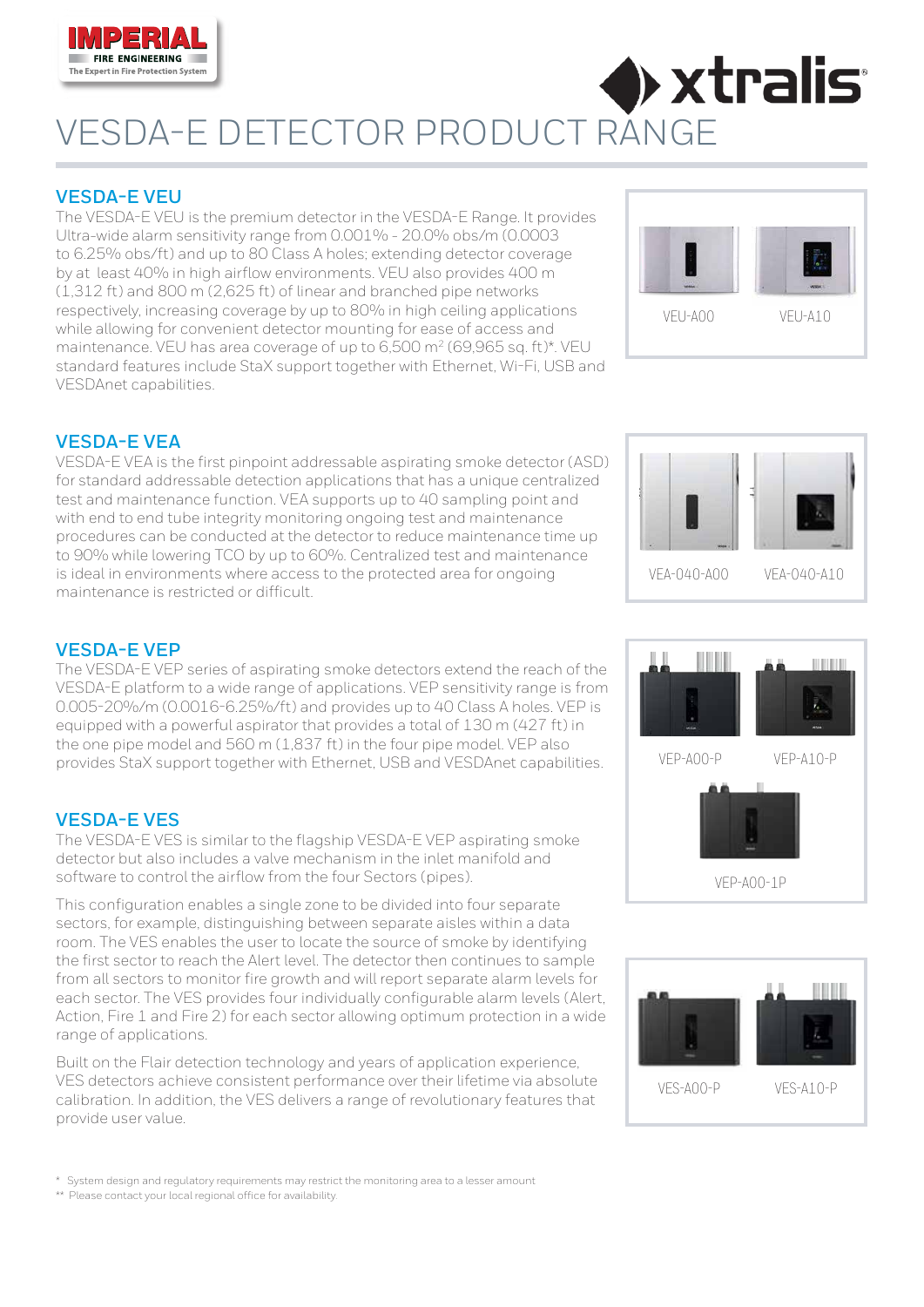### **Power Supply Unit (PSU)**

The PSU StaX is an integrated power supply providing operating power including battery backup for VESDA-E detectors. It provides 24 volt operating power as well as a battery charger function that supervises and maintains the standby batteries.

### **Automated Pipe Cleaning**

The Automated Pipe Cleaning StaX improves performance and minimizes maintenance costs in dusty environments. During pipe cleaning, it forces an air pressure wave to travel out along the pipe network. This changes the pressure within the pipe to be above atmospheric pressure so that air flows out of the pipe carrying built-up dust and lint with it.

**VESDA Wi-Fi** Enables connectivity with hand-held iOS and Android devices for unprecedented ease of maintenance and monitoring.

### **VESDA USB**

The USB port allows direct connection to a PC for configuration and maintenance. Being host-mode, it also allows firmware upgrade by inserting a USB key and pushing the relevant button on the detector.

### **VESDAnet & Relays**

Connect up to 200 VESDA-E devices on a single loop.

Each VESDA-E detector provides up to 7 relays.

- VESDAnet provides primary reporting, centralized configuration, control, maintenance and monitoring
- Relays allow connection to Fire Alarm Control Panels (FACP) and Building Management Systems (BMS) and other security systems

# CONNECTIVITY

### **VESDA Ethernet**

Enables connectivity with Xtralis VSC and VSM4.

















STAX\*\*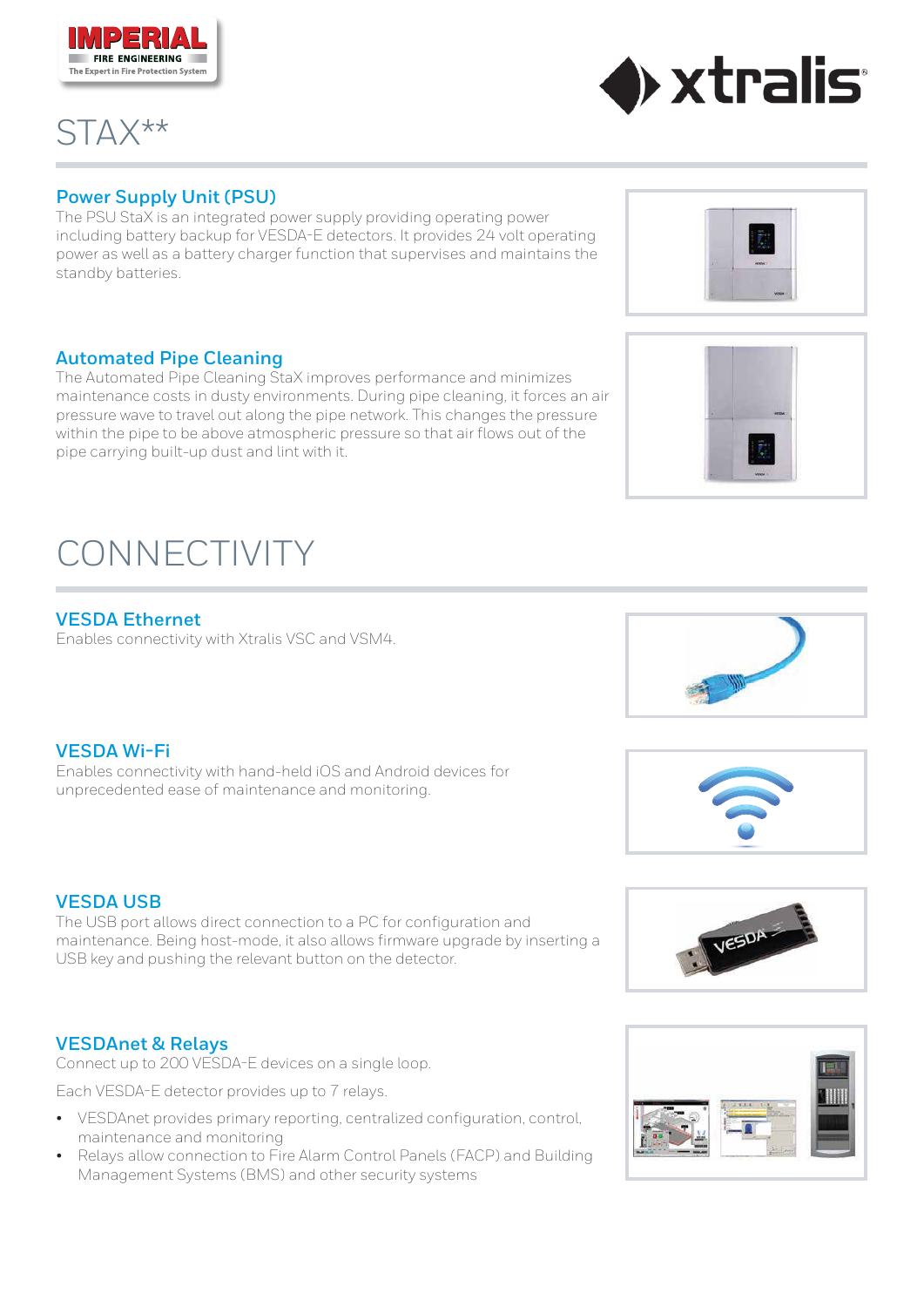## VESDA ACCESSORIES

### **VESDA Pipes and Microbore Tubes**

A key element in the performance of a VESDA ASD system is the network of sampling pipes and microbore tubes that actively transports air from a protected area to the detector. Xtralis offers an extensive range of pipes, tubes and fittings to suit all application needs.

### SOFTWARE

**EIRE ENGINEERING** 

The Expert in Fire Protection System

### **VSM**

A software package that allows the user to monitor, configure and control a VESDA system from a central location via a VESDAnet communication loop, Ethernet or Wi-Fi.

### **VSC**

A software package that can be used to configure, install, commission and maintain the entire range of VESDA ASDs. The software provides highlevel programming flexibility through its on-line and off-line configuration capabilities.

### **ASPIRE**

A Windows®-based application that aids the specification and design of pipe networks for VESDA and VESDA-E air sampling smoke detectors. It provides the designer with tools to speed the design process and ensure optimum network performance and installation quality. ASPIRE also makes implementation of the design easy. With automatic generation of lists of all the components required for the project and an Installation Data Pack, the installer will have all the information they need at their fingertips.

### **iVESDA**

iVESDA is a downloadable application that can be installed on Android and iOS handheld devices to monitor and maintain VESDA-E systems with unprecedented ease. iVESDA is also compatible with existing VESDA detectors residing on the same VESDAnet as VESDA-E. iVESDA provides detailed alarm, fault and other status information such as smoke trends, airflow, filter life, as well as viewing of important configuration parameters such as pipes in use and smoke alarm thresholds.



**ASPIRE-E** 











VESDA

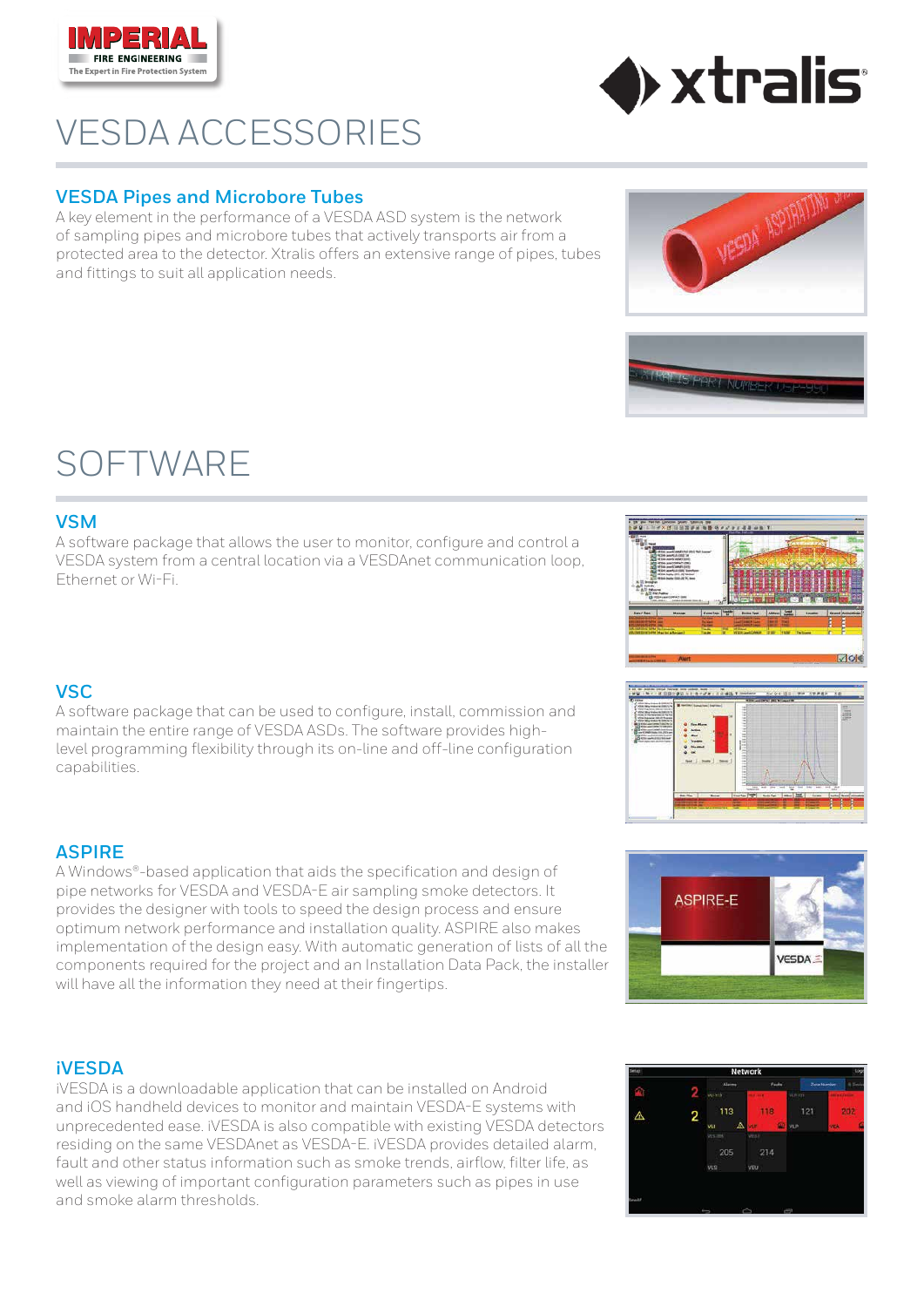

## PRODUCT COMPARISON

| <b>Features</b>                                                                                                            | <b>VEU</b>                                                                               | $VEP-1$                                                               | VEP-4                                                                 | <b>VES</b>                                                    | <b>VEA</b>                                                           |
|----------------------------------------------------------------------------------------------------------------------------|------------------------------------------------------------------------------------------|-----------------------------------------------------------------------|-----------------------------------------------------------------------|---------------------------------------------------------------|----------------------------------------------------------------------|
| Worldwide<br><b>Approvals</b>                                                                                              | UL, ULC, FM, VdS,<br>CE, ActivFire, RCM,<br>AFNOR, CSFM, FDA,<br><b>VNIIPO, EN 54-20</b> | UL, ULC, FM,<br>ActiveFire, RCM,<br>VdS, CE, AFNOR,<br>CSFM, EN 54-20 | UL, ULC, FM,<br>ActiveFire, RCM,<br>VdS, CE, AFNOR,<br>CSFM, EN 54-20 | UL, ULC, CSFM,<br>ActivFire, VdS,<br>EN 54-20,<br>ISO 7240-20 | UL, ULC, CSFM,<br>VdS, CE, EN 54-20                                  |
| <b>Hazardous Area</b><br>Approval<br>FM Class 1, Div 2,<br>Groups A, B, C, D)                                              | No                                                                                       | Yes                                                                   | Yes                                                                   | No                                                            | N/A                                                                  |
| Min Fire 1<br><b>Threshold</b>                                                                                             | 0.001% obs/m<br>(0.0003% obs/ft)                                                         | $0.01\%$ obs/m<br>(0.0031% obs/ft)                                    | $0.01\%$ obs/m<br>(0.0031% obs/ft)                                    | $0.01\%$ obs/m<br>$(0.0031\%$ obs/ft)                         | Sampling hole<br>sensitivity 1.6%<br>obs/m (0.5% obs/ft)             |
| <b>Detection Range</b>                                                                                                     | 0.001-20.0% obs/m<br>(0.0003-6.25% obs/<br>ft)                                           | 0.005-20% obs/m<br>(0.0016%-6.25%<br>obs/ft)                          | 0.005-20% obs/m<br>(0.0016%-6.25%<br>obs/ft)                          | 0.005-20% obs/m<br>(0.0016%-6.25%<br>obs/ft)                  | 0.020-16% obs/m<br>(0.0063-5.0% obs/<br>ft)                          |
| No. of Inlets                                                                                                              | 4 pipes                                                                                  | 1 pipe                                                                | 4 pipes                                                               | 4 pipes                                                       | 40 micro-bore tubes                                                  |
| <b>Two Stage Filtration</b>                                                                                                | Yes                                                                                      | Yes                                                                   | Yes                                                                   | Yes                                                           | Yes                                                                  |
| <b>Area Coverage</b>                                                                                                       | $6,500 \text{ m}^2$<br>(69,965 sq. ft)*                                                  | $1,000 \text{ m}^2$<br>$(10,760$ sq. ft)                              | $2,000 \text{ m}^2$<br>$(21,520$ sq. ft)                              | $2,000 \text{ m}^2$<br>$(21,520$ sq. ft)                      | 3,345 m <sup>2</sup> (36,005<br>sq. ft) across 40<br>sampling holes* |
| Pipe Length<br>(Linear)                                                                                                    | 400 m (1,312 ft)                                                                         | 100 m (328 ft)                                                        | 280 m (919 ft)                                                        | 280 m (919 ft)                                                | 40 x 100 m (40 x<br>328 ft)                                          |
| Pipe Length<br>(Branched)                                                                                                  | 800 m (2,625 ft)                                                                         | 130 m (427 ft)                                                        | 560 m (1,837 ft)                                                      | 560 m (1,837 ft)                                              | N/A                                                                  |
| <b>Addressability</b>                                                                                                      | No                                                                                       | No                                                                    | No                                                                    | Up to 4                                                       | Up to 40 sampling<br>points                                          |
| <b>Total Number of</b><br><b>Alarm Thresholds</b>                                                                          | 8<br>(Day/Night)                                                                         | 8<br>(Day/Night)                                                      | 8<br>(Day/Night)                                                      | 32<br>(Day/Night)                                             | 8<br>(Day/Night)                                                     |
| <b>Relay Outputs</b>                                                                                                       | 7                                                                                        | 7                                                                     | 7                                                                     | 12                                                            | 7 (expandable up<br>to 127)                                          |
| <b>On-board Memory</b><br>(Max. Events)                                                                                    | 20,000                                                                                   | 20,000                                                                | 20,000                                                                | 20,000                                                        | 20,000                                                               |
| <b>Flow Sensing Per</b><br>Inlet                                                                                           | Yes                                                                                      | Yes                                                                   | Yes                                                                   | Yes                                                           | Yes                                                                  |
| <b>IP Rating</b>                                                                                                           | <b>IP40</b>                                                                              | <b>IP40</b>                                                           | <b>IP40</b>                                                           | <b>IP40</b>                                                   | <b>IP40</b>                                                          |
| AutoLearn™<br>(Smoke/Flow)                                                                                                 | AutoLearn Smoke™<br>AutoLearn Flow™                                                      | AutoLearn Smoke™<br>AutoLearn Flow™                                   | AutoLearn Smoke™<br>AutoLearn Flow™                                   | AutoLearn Smoke™<br>AutoLearn Flow™                           | N/A                                                                  |
| <b>EN54-20 Max. no</b><br>of Holes (Class A/<br>B / C                                                                      | 80/80/100                                                                                | 30/40/45                                                              | 40/80/100                                                             | 40/80/100****                                                 | $40 - 40$ ***                                                        |
| Bar Graph/<br><b>Indicator LED</b>                                                                                         | LEDs or 3.5" Color<br><b>Touch Screen</b>                                                | LEDs                                                                  | LEDs or 3.5" Color<br><b>Touch Screen</b>                             | LEDs or 3.5" Color<br><b>Touch Screen</b>                     | LEDs or 3.5" Color<br>Touch Screen                                   |
| <b>Programming Tools</b><br>- On-board<br>Programming<br>module<br>- Handheld<br>Programmer<br>- PC Software (VSC,<br>VSM) | USB/Ethernet/Wi-Fi<br>connection to PC<br>using VSC/VSM4                                 | USB/Ethernet<br>connection to PC<br>using VSC/VSM4                    | USB/Ethernet<br>connection to PC<br>using VSC/VSM4                    | USB/Ethernet<br>connection to PC<br>using VSC/VSM4            | USB/Fthernet/Wi-Fi<br>connection to PC<br>using VSC/VSM4             |
| <b>StaX</b><br>Expandability**                                                                                             | Auto Pipe Clean<br><b>StaX</b><br>PSU StaX                                               | PSU StaX                                                              | Auto Pipe Clean<br>StaX<br>PSU StaX                                   | Auto Pipe Clean<br><b>StaX</b><br>PSU StaX                    | VEA 40-Relay Local<br>StaX                                           |

 $\blacklozenge$  xtralis

\* System design and regulatory requirements may restrict the monitoring area to a lesser amount.

\*\* Please contact your local regional office for availability

\*\*\* Check local codes for the required transport times determined by the tube lengths

\*\*\*\* Subject to agency Testing